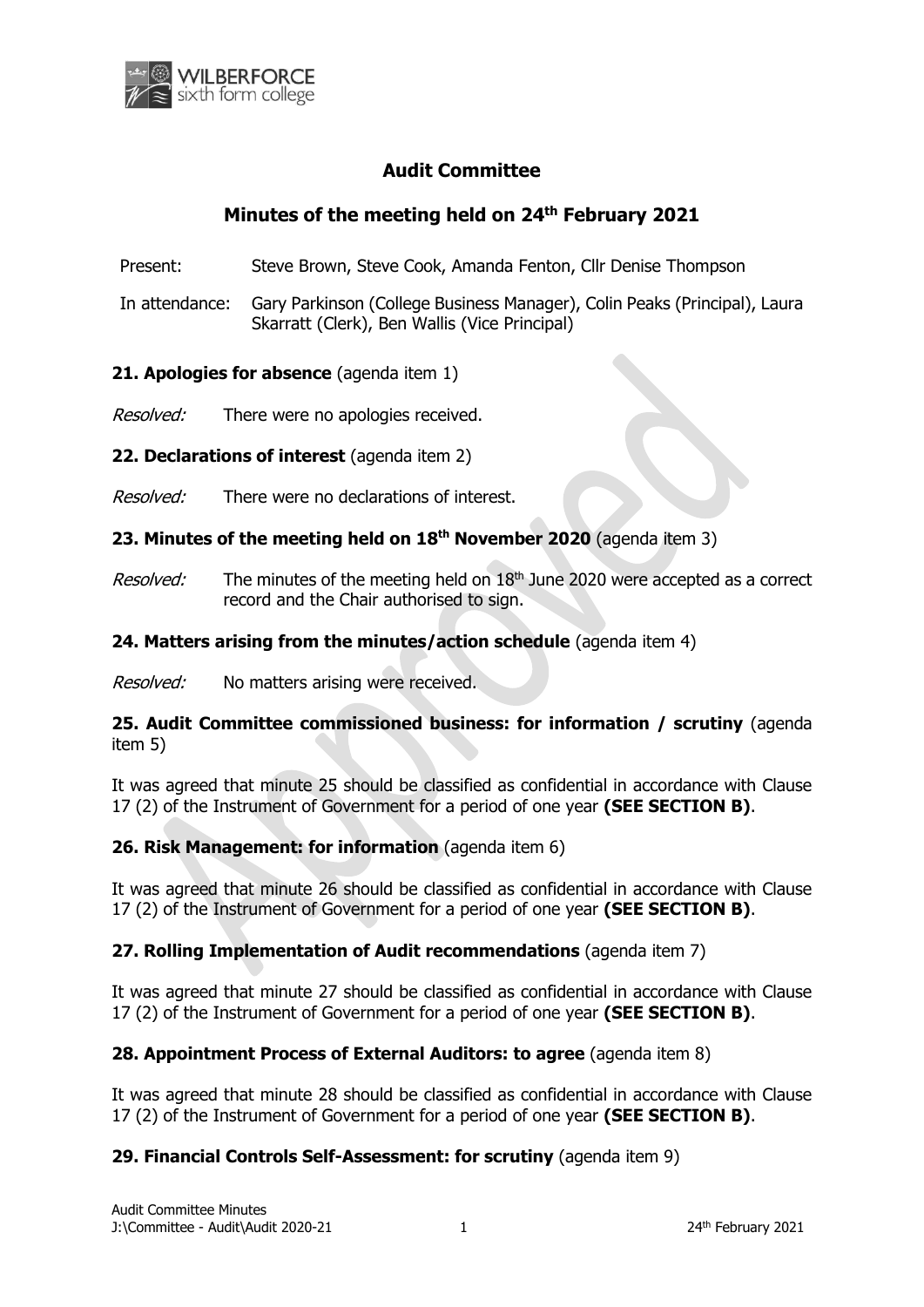It was agreed that minute 29 should be classified as confidential in accordance with Clause 17 (2) of the Instrument of Government for a period of one year **(SEE SECTION B)**.

### **30. Federation Update** (agenda item 10)

It was agreed that minute 30 should be classified as confidential in accordance with Clause 17 (2) of the Instrument of Government for a period of one year **(SEE SECTION B)**.

### **31. Any other business** (agenda item 11)

Resolved: No other business was received.

### **32. Confidential items**

**Resolved:** It was agreed that minutes 23,24,25,26,27,28,29,30 should be classified as confidential in accordance with Clause 17 (2) of the Instrument of Government and associated reports are therefore not available for circulation to the public, college staff or students (excluding senior post holders).

### **33. Date of the next meeting** (agenda item 12)

*Resolved:* The date of the next meeting is  $16<sup>th</sup>$  June 2021, 4:30pm.

#### **Action schedule**

| <b>Minute</b><br>no | <b>Title</b>                                       | <b>Action by</b> | <b>Action</b>                                                                     |
|---------------------|----------------------------------------------------|------------------|-----------------------------------------------------------------------------------|
|                     | Audit<br>Committee<br><b>Commissioned Business</b> | Principal        | Find suitable volunteer (Principal or<br>similar) to complete SAR review.         |
|                     | Committee<br>Audit<br><b>Commissioned Business</b> | <b>Clerk</b>     | Seek volunteer from the Corporation<br>to fill the Safeguarding Governor<br>role. |

**Learner impact:** All reports and decisions took account of the impact on learners, e.g. gaining assurance that the college remains a going concern.